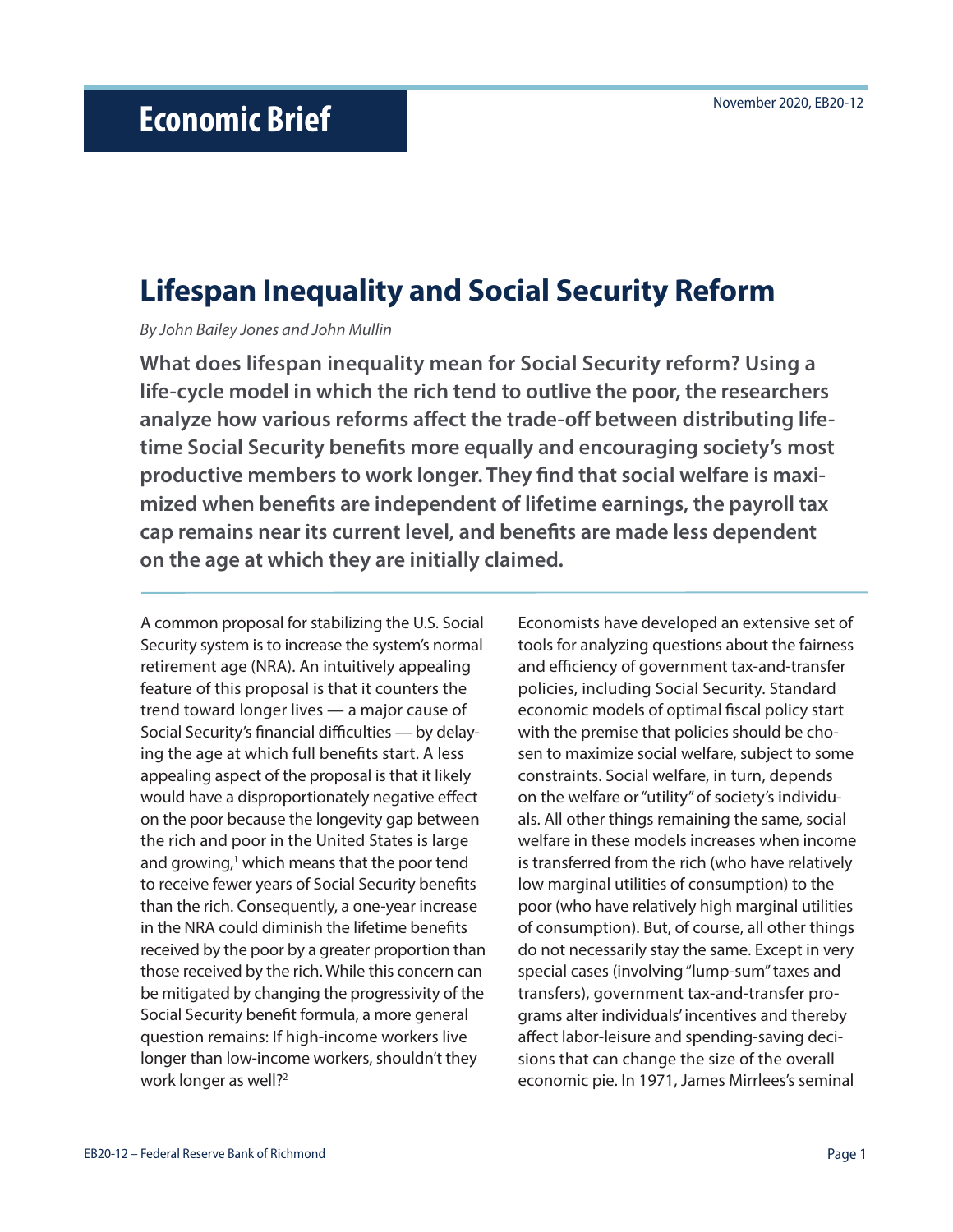paper highlighted the tension between equalizing consumption and encouraging work by the most productive.3 In a more recent (2010) contribution, Helmuth Cremer, Jean-Marie Lozachmeur, and Pierre Pestieau analyzed the trade-offs associated with public pension programs when beneficiaries have a variety of survival probabilities.<sup>4</sup> With such heterogeneous mortality, "consumption equalization" becomes a tricky concept because equal per-period consumption implies larger lifetime transfers to people who live longer.

In a recent working paper, John Bailey Jones of the Richmond Fed and Yue Li of the University at Albany extend this research by building a heterogeneousagent, life-cycle model of Social Security to analyze the implications of lifespan inequality for Social Security reform.<sup>5</sup> They find that, relative to the Social Security policies currently in place, policies that would maximize social welfare would reduce work incentives in order to redistribute resources from high earners to low earners. More specifically, quantitative experiments with their calibrated model show that welfare is maximized when benefits are independent of lifetime earnings, the payroll tax cap is kept roughly unchanged from current levels, and when benefits are made less dependent on the age at which they are initially claimed. In their model, additional gains are provided by eliminating taxes on Social Security benefits and by removing the Social Security "earnings test," which reduces the benefits of younger claimants who continue to work.

### **The Model**

The researchers extend the framework used by Selahattin Imrohoroğlu of the University of Southern California and Sagiri Kitao of the University of Tokyo to incorporate a richer treatment of health, mortality, education, and wages.<sup>6</sup> In the extended model, individuals make labor-leisure choices while facing uncertain prospects for their health, wages, medical spending, and mortality — the distributions of which vary by their levels of education. The government collects income, payroll, and consumption taxes and provides Social Security, Medicare, disability insurance, and means-tested social insurance. Individuals can continue working while receiving Social Security benefits, but they may face financial incentives to retire.

In the context of the model, the researchers solve the problem that a social planner would face when attempting to maximize the expected lifetime utility of a newborn, prior to knowing the newborn's endowed characteristics. This optimization criterion, which is standard in the literature, implicitly assigns an equal weighting to all individuals in a society. The criterion also provides a reasonable means of overcoming the problems associated with periodby-period analysis in a setting where agents have heterogeneous mortality.

After calibrating the model to reflect the current state of the U.S. economy and Social Security policies, the researchers evaluate potential reforms. To focus their analysis on policy trade-offs, they evaluate only "parametric" reforms that leave Social Security's overall footprint unchanged. In particular, they limit their analysis to policy changes that do not change aggregate Social Security expenditures, revenues, or general government budget balances. The researchers consider three categories of parametric reforms:

- 1. Changes to the Social Security payroll tax rate and changes to the cap on taxable payroll earnings;
- 2. Changes to the formula converting people's earnings histories into their baseline benefits, known as their primary insurance amount (PIA); and
- 3. Changes to the trade-off between the age at which people first receive their Social Security benefits — and thus the length of the benefit stream — and the size of the annual benefit.

All of the reforms they study have appeared before as proposals — some enacted, some rejected. The first two categories of reforms affect how Social Security payroll taxes and benefits depend on wage realizations and work decisions. The third category affects how benefits depend on the age at which individuals initially claim Social Security benefits. Increases in the NRA can be interpreted as a special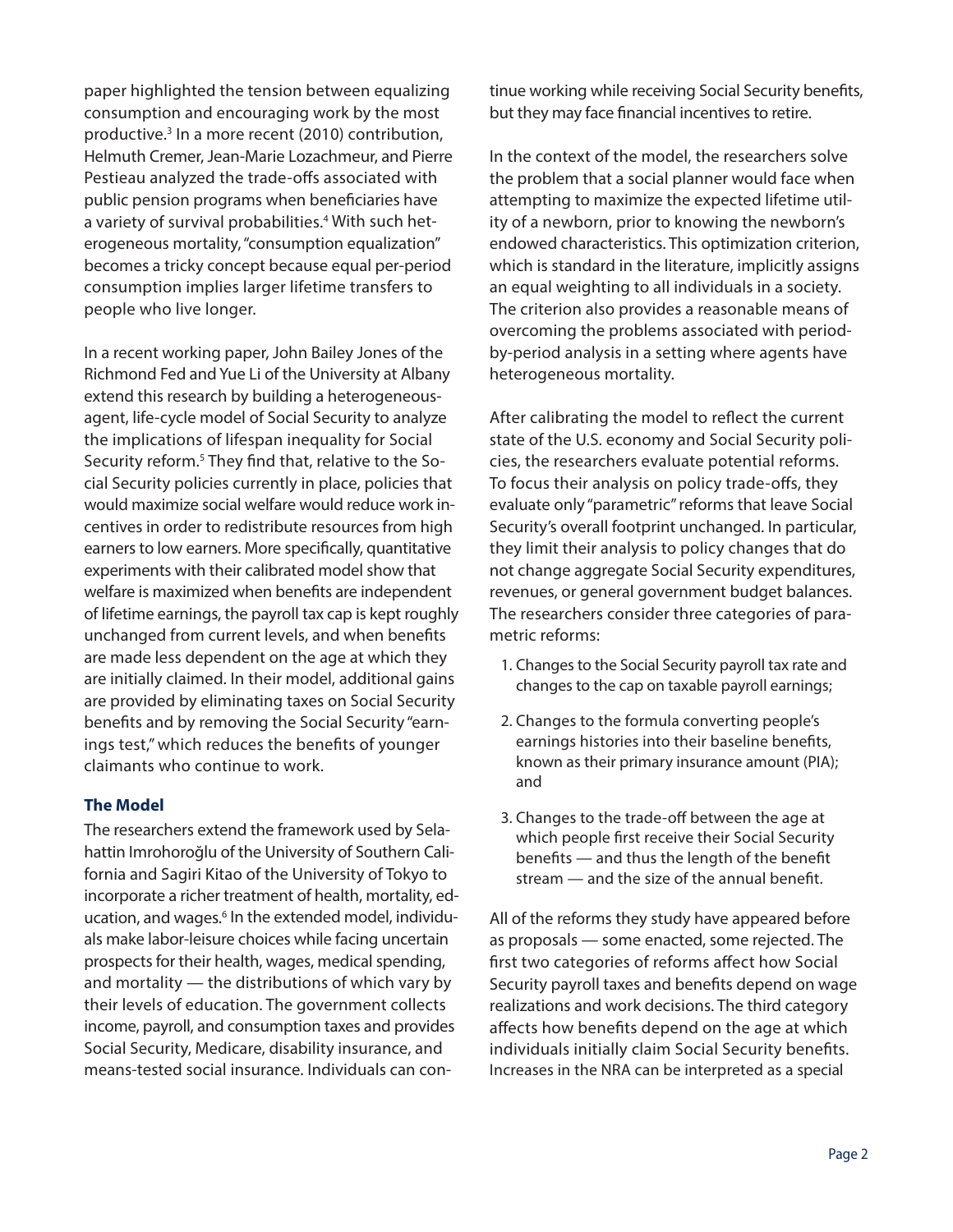case of this type of reform. This trade-off is formally embodied in the early retirement penalties and delayed retirement credits, which decrease or increase annual benefits, respectively.

Because people can simultaneously work and receive benefits, their work decisions and claiming decisions may appear to be disconnected under current policies. This is not the case, however, for three main reasons. First, the rate at which earnings translate into Social Security benefits is an increasing function of the age at which the benefits are claimed — a mechanism that creates an incentive to work more years before retirement. Second, benefits received by nonretirees can be reduced due to the Social Security earnings test — a mechanism that creates a work disincentive by penalizing people who claim benefits while still working.7 And third, Social Security benefits tend to push beneficiaries into higher marginal tax brackets — another work disincentive.

Each category of reforms embodies the canonical trade-off between income redistribution and productive efficiency. Under the assumption that Social Security's overall footprint stays the same, raising the payroll tax cap allows for a lower tax rate, but that lower rate applies to a broader range of earnings. This reduces taxes for most workers but raises marginal tax rates for the most productive workers. Linking Social Security benefits to lifetime earnings increases the incentive to work, but it reduces transfers from high earners to low earners. Raising the penalty for claiming benefits at an early age creates a work incentive, but it punishes people with shorter lifespans.

### **Policy Implications**

As a general principle, the researchers find that, relative to the Social Security policies currently in place, the policies that would maximize welfare would reduce work incentives in order to redistribute resources from high to low earners. Under these policies, the PIA would be independent of lifetime earnings, and differences in benefits due to differences in claiming ages would be smaller, while the cap on taxable earnings would remain at more or

less its current value. Collectively, this group of reforms would cause both earnings and employment to fall by 1 percent to 2 percent.

However, the researchers show that more than half of the declines in earnings and employment could be reversed by eliminating the earnings test and the taxation of benefits.8 Adding these reforms also results in larger welfare gains. Because the earnings test and taxation of benefits apply only to older workers, whose elasticity of labor supply is especially high, eliminating them is an especially effective way to encourage work.<sup>9</sup> Removing these provisions uncouples claiming decisions from retirement decisions; under the joint reforms, almost everyone in the model claims benefits at age sixty-two.

The researchers also consider how heterogeneous mortality affects Social Security reform in the face of changing demographic patterns. They construct a hypothetical "2050-demographics" scenario characterized by longer lifespans, lower population growth, and a heightened dependence of mortality on education. They find that the Social Security system that would maximize welfare in the 2050 demographic environment would be quite similar to the one that would maximize welfare today. In both cases, the PIA would be independent of individual earnings; the payroll tax cap would be higher in the 2050 scenario, but claiming adjustments would remain roughly the same in both scenarios. Although increased longevity suggests that larger claiming adjustments are needed to promote longer careers, increased longevity also implies that the adjustments needed to induce claiming delays (and longer careers) are smaller. The net effect is that the optimal claiming adjustments are smaller than in the current demographic environment, but only slightly so.

### **Conclusion**

Within the literature on parametric Social Security reforms, the researchers' main contribution is to consider a broad set of reforms simultaneously and quantitatively while accounting for heterogeneity in income, health, and mortality. While it has